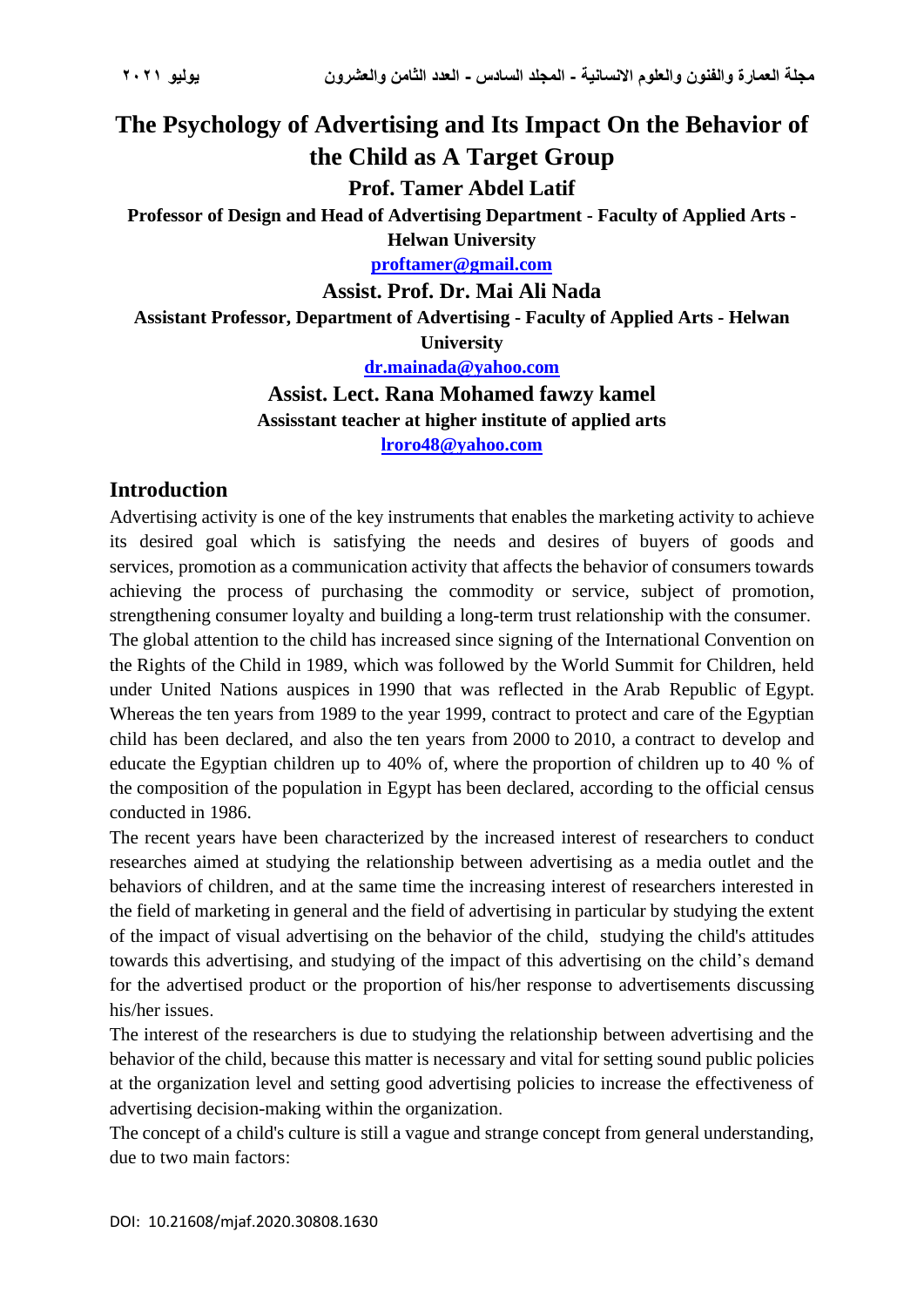The first: a common misconception of the term "culture" and the great confusion between linguistic meaning and idiomatic scientific definition of it.

The second: The low view of the child, and the lack of attention to the importance of the child's culture in preparing creative human resources necessary for the success of the development process. In any case, it should be emphasized that the child has a culture as a distinct category, and the child's culture does not go beyond the definition of culture in general.

Therefore, the definitions of child culture have multiplied and varied .A team of researchers believes that in order to define the culture of the child, it must first be confirmed that culture is the methods of life of a particular society, including the meanings and values. This confirmation shall be achieved by two interrelated processes:

The first: an exploratory experimental creative process, which yields innovative achievements and senses the values embodied in them.

Second: Promote these values in living habits and daily transactions.

Culture shall include these two processes if it is destined to continue. There is no culture without devising achievements that include authentic values, and no life for values that members of society do not practice in their lifestyles.

So, culture, as mentioned above, is a way of life (accomplishments and innovations + general practices for these accomplishments and innovations). Accordingly, it is observed that the child has creative energy and can create accomplishments that reflect cultural values in the level of his stage of development, if appropriate opportunities are provided for him, and he can participate in the innovative cultural process, as well as providing appropriate opportunities for children from late childhood to develop their innovative capabilities. **The above-mentioned includes two main factors :**

1. The child shall enjoy the greatest freedom in exploring his environment and tasting it in all colors of its cultural heritage .

2. The child shall have the widest possible use of all substances in his environment for the free automatic expression of his personal experiences, desires and problems.

Accordingly, the child's culture refers to the types of activity that children invent using the materials of their environment and the methods of their cultural heritage to express freely their personal experiences in the world around them and about their imaginations, desires, problems and their solutions to this problem.

Therefore, a team of researchers emphasizes that the term "child's culture" means nurturing the culture of young people in expressing their developing personalities, and stimulating their potential creative energy to interact with reality, so they create achievements that reflect their hopes, ideas and conscience.

While another team believes that the child's culture is those behavioral, gustatory, and moral values that the creative elites from members of society transmit in artistic and literary figure to children. These elites graduated in their knowledge and sciences, guiding by religious principles and artistic and literary achievements of society until they have reached the stage of artistic and literary creativity related to the general culture of this society, and they are also guided by knowledge regarding the characteristics of children, their stages of development and their psychological needs, the changes taking place in society, and the human world. Accordingly, we get the child to go beyond the stage of satisfying biological needs to invent new and developed methods to adapt and interact.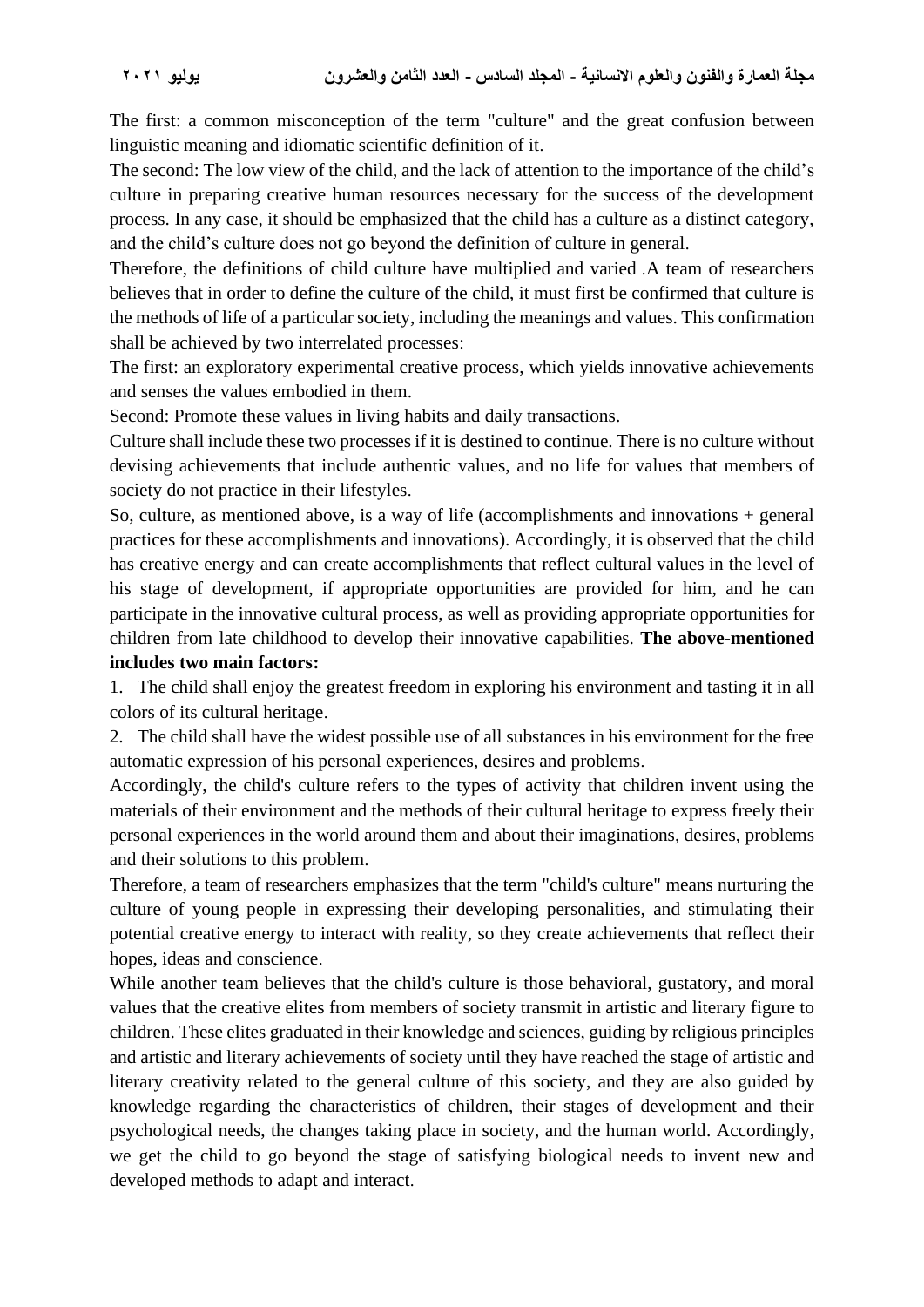Concerning the most important characteristics of a child's culture, it is not easy to define the dimensions and characteristics of children's cultures in different societies, because the child's culture varies from one community to another according to the general cultural framework, so children do not form a homogeneous public but rather differ according to the different stages of their development, so there is a special culture for children in every stage of their developmental phases, and it shares certain features but differs from others in many features. The values of children in the early childhood stage, their habits, their attitudes, the ways of expressing their emotions, and the means of satisfying some of their needs are different from those that children have in the late childhood stages .

One of the characteristics of a child's culture is that it is a dynamic and developing lifestyle that refuses rigidity and stability, because one of the characteristics of the culture is that it is developing, and because one of the characteristics of the child is also that he/she is a constantly developing organism. The culture really works in the child's characteristics in his/her stage of developing, preparing him to the developing stage comes after with its new and distinctive cultural characteristics. When the childhood stage ends, please deliver the child to the thresholds of adult life, carrying a cultural pattern of the way of life that will not be ideal because the way of life has not been proven from a vacuum, and this cultural shall not be originated with no connection with the previous stage, but rather it should lead to a gradual development progressed in a lifestyle that takes place in an elder's society to the most perfect figure .

#### **Research keywords :**

Child psychology, psychology of advertising, perception, free imagination.

# **Research problem:**

#### **The research problem lies in answering the following questions :**

1. How can the advertising designer draft the advertising message according to child psychology studies and individual differences among children?

2. What are the steps that must be taken from the advertising designer to reach the child at this stage of life as a target group to the stage of sufficient awareness to interpret the advertising message addressed to him/her exactly as it is?

3. How is the advertising formally and visually formulated according to the psychological state of the child and the extent of its impact on the advertisement?

#### **Research hypotheses :**

First, the research assumes that applying the psychology of advertising to child psychology studies and some theoretical interpretations of the child's behavior enables the advertising designer to reach the expected impact of receiving advertising messages addressed to behavior, concepts, and believes as intended exactly.

The research also assumes that dealing with the child as a target group whose importance is not less than the rest of the society is helping to change the behavior of the children of this generation and supports their culture for the better, which raises the level of awareness and intellectual sophistication in order to elevate the society's future .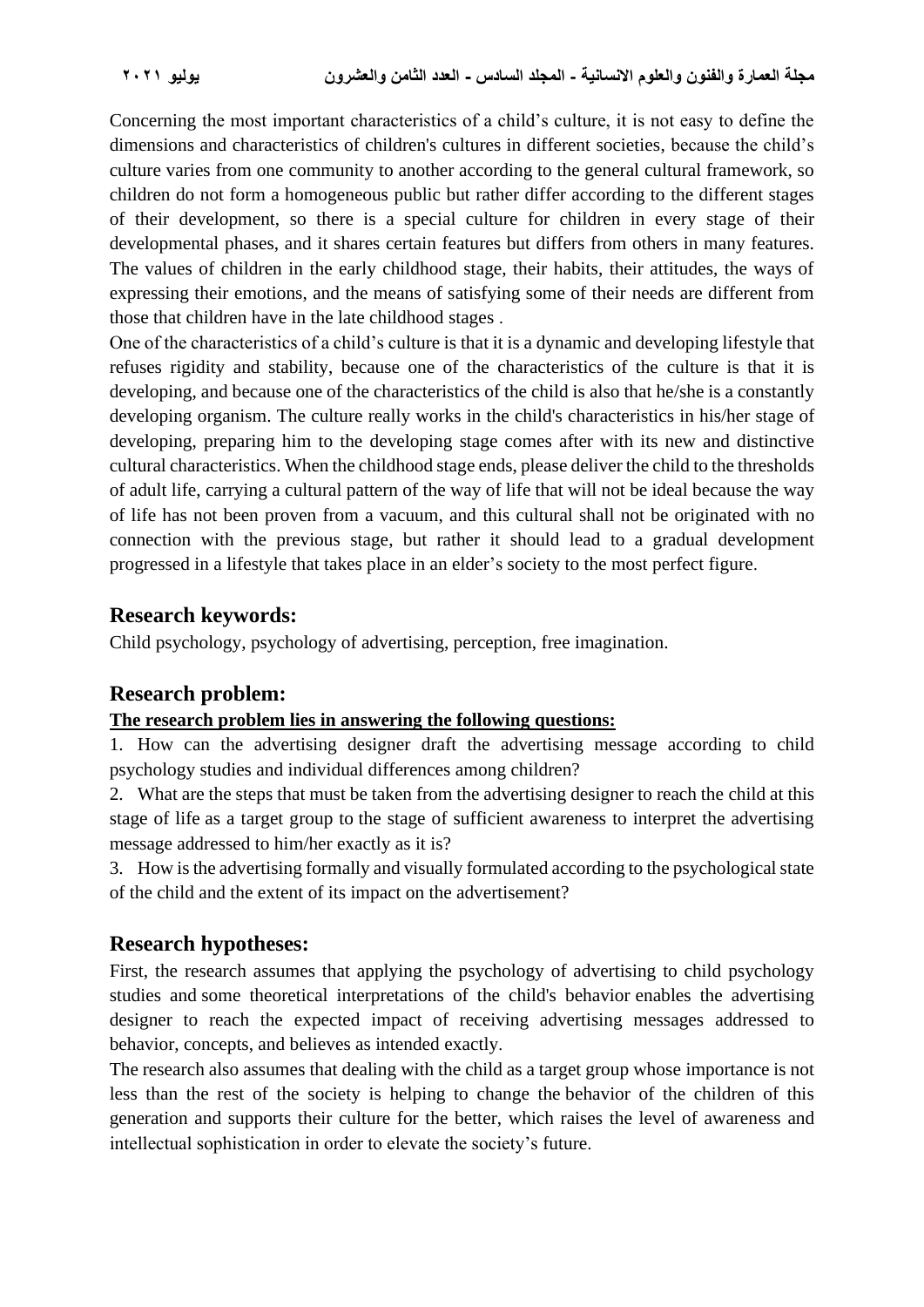# **Research objective :**

The research aims to deal with the child as a target group. Today's children has the same importance as the rest of the society, given the changing concepts of these generations and their culture, through studying the psychology of advertising and measuring the extent of its impact on the psychology of the child by identifying some theoretical trends affecting the child's behavior and benefiting from it in preparing advertising messages addressed to them.

# **Importance of research :**

The importance of the research lies in shedding light on the importance of the child's role in society, declaring that the advertising is capable of directing the child's behavior and changing concepts and trends in an effective manner through studying everything related to the child and linking it to the advertising industry addressed to the child.

# **Research methodology:**

The research follows the descriptive approach in explaining the relationship

between advertising psychology and child psychology by

identifying the theoretical trends explaining the child's behavior to measure the extent of their awareness of the advertising message addressed to them and any of the advertising means which more influential, followed by the analytical study of some advertising models addressed to the child as a target group.

# **Research themes :**

- 1. Advertising Psychology
- 2. Theoretical trends explaining the behavior of the child
- 3. The psychological characteristics of the child and their impact on the advertising poster.
- 4. The relationship of the child's behavior to the advertisement.

5. The psychological principles of the growing awareness to design advertisements addressed to the child.

# **Results :**

1. The child's psychology and the child's psychological characteristics shall be studied to measure the relationship between child behavior and advertising.

2. The child does not need a mediator to perceive the advertising message. Rather, he is a target and important group to be classified as a category of society .

3. The psychological status of the child and the study of the surrounding social and cultural upbringing are among the most influencing on the extent of child's recipient to the advertising message addressed to him /her.

4. The need to study the characteristics and individual differences between each child and another and not to deal with children, as they are all equal, in receiving the advertising message due to the difference in their environment and culture.

# **Recommendations :**

1. The advertising designer shall take into consideration everything related to the child and shall search for psychological interpretations of the child's behavior continuously and be aware of everything that is new in psychology and sociology related to the formation of the child's